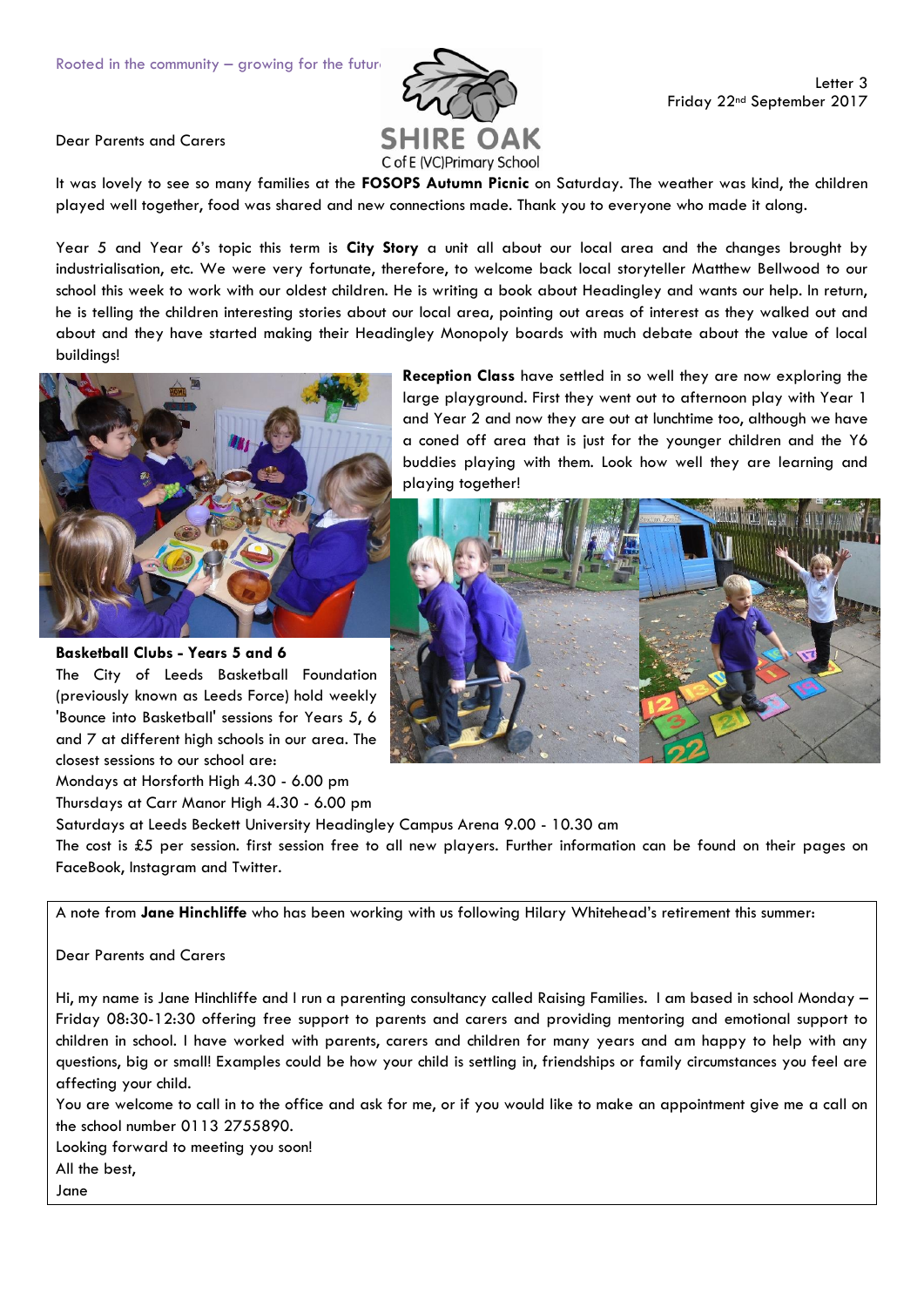| <b>Class</b>                                                                                                        | Well done to this week's Superstars who have been chosen by the staff in their class.                     |  |
|---------------------------------------------------------------------------------------------------------------------|-----------------------------------------------------------------------------------------------------------|--|
| YR (Thames)                                                                                                         | Not yet coming to this assembly.                                                                          |  |
| Y1 (Nile)                                                                                                           | The whole class.                                                                                          |  |
| Y2 (Aruvi Aru)                                                                                                      | Luke is a person within the class who always shows good manners and can be relied on to do the right      |  |
|                                                                                                                     | thing. Hope always strives to do her best in everything she does each day at school.                      |  |
| Y3 (Rhine)                                                                                                          | Rylan is always keen to show that he is ready to learn and he is getting better at overcoming challenges. |  |
|                                                                                                                     | Hayley did a great job writing down the answers for her team during the Britain Begins quiz.              |  |
| Y4 (Ganges)                                                                                                         | Rowan has made a settled start to Year 4 and is working well. Lia acts as a great role model in class.    |  |
| Y5 (Tigris)                                                                                                         | Owen is a positive behaviour role model. Ted tries to be ready to listen and learn when he needs to be.   |  |
| Y6 (Amazon)                                                                                                         | Naomi makes positive choices and sets a good example to others. Evelyn demonstrates a calm and            |  |
|                                                                                                                     | positive attitude and sets a good example to others.                                                      |  |
| Citizen of the Week was Lia in Year 4 who was nominated by her classmates for being kind and thoughtful. Well done! |                                                                                                           |  |

I hope you all have a great weekend.

We take the safeguarding of children very seriously at our school and we appreciate your help with this. If you have any concerns or observations regarding **health and safety**, please contact Jane Astrid Devane, Marcelle Maver or Liz Craven.

Jane Astrid Devane

[janead@shireoak.leeds.sch.uk](mailto:janead@shireoak.leeds.sch.uk)

If you have any concerns or questions regarding **child protection** issues, please speak to Jane Astrid Devane, Marcelle Maver or Jane Hinchliffe.

If you have questions about your **child's progress** or **how to help them** with the learning they find difficult please speak to your child's teacher or make an appointment to see them via the school office.

The governors are always interested in hearing the **views of parents**. If you would like to speak to a governor, then please email the chair, Julia Kell[y shireoakgovernors@gmail.com](mailto:shireoakgovernors@gmail.com) Julia is often on the playground, particularly at the start and end of the week, if you would like to talk to her.)

## **DIARY DATES**

| Tuesday 26 <sup>th</sup> September                                               | Stay and Play for parents/carers of Reception, Y1 and Y2 at the start of the day.    |  |  |  |
|----------------------------------------------------------------------------------|--------------------------------------------------------------------------------------|--|--|--|
| Wednesday 27 <sup>th</sup> September                                             | Phonics and reading meeting for new Reception Class parents/carers TBC               |  |  |  |
| Thursday 28 <sup>th</sup> September                                              | Macmillan Cancer Support Coffee Morning (by Fairtrade/Global group &                 |  |  |  |
|                                                                                  | FOSOPS) 8:30 - 10am                                                                  |  |  |  |
| Friday 29 <sup>th</sup> September                                                | Alive and Kicking theatre group working with Y4 (linked to Stone Age)                |  |  |  |
| Monday 2 <sup>nd</sup> October                                                   | Alive and Kicking theatre group working with Y3 (linked to Stone Age)                |  |  |  |
| Thursday 5 <sup>th</sup> October                                                 | Y1 class assembly - all welcome! 9am in the hall.                                    |  |  |  |
| Friday 6 <sup>th</sup> October                                                   | Harvest Festival, 9am (hall). All welcome. Please bring a non-perishable food gift.  |  |  |  |
| Wednesday 11 <sup>th</sup> October                                               | Stay and Play for parents/carers of Reception, Y1 and Y2 at the start of the day.    |  |  |  |
| Thursday 12 <sup>th</sup> October                                                | Individual school photos                                                             |  |  |  |
| Friday 13 <sup>th</sup> October                                                  | Y4 class assembly - all welcome! 9am in the hall.                                    |  |  |  |
| Tues 17 <sup>th</sup> & Wed 18 <sup>th</sup> October                             | Parents and Carers Consultation evenings after school. All children have an          |  |  |  |
|                                                                                  | appointment. Children in Y5 and Y6 are expected to attend with their adult.          |  |  |  |
| Thursday 19th October                                                            | Movie Night                                                                          |  |  |  |
| Friday 20th October                                                              | TRAINING DAY school closed to children TBC                                           |  |  |  |
| School closed until Sunday 29 <sup>th</sup> October for autumn half term holiday |                                                                                      |  |  |  |
| Wednesday 1st November<br>∗                                                      | Philosophy sessions with the university start today                                  |  |  |  |
| Thursday 2 <sup>nd</sup> November                                                | Bun Sale run by Year 6 (Y6 please bring in cakes, children can bring up to 50p)      |  |  |  |
| Thurs 2 <sup>nd</sup> & Fri 3 <sup>rd</sup> November<br>$\ast$                   | diside Internet Safety sessions                                                      |  |  |  |
| $\ast$<br>Friday 3rd November                                                    | Birthday of Guru Nanak assembly, 9am in the hall, all welcome to watch the children. |  |  |  |
| Monday 6 <sup>th</sup> November                                                  | Anti bullying theatre show                                                           |  |  |  |
| $\ast$<br>Wednesday 8 <sup>th</sup> November                                     | French Day and House Team Hobby Half Day                                             |  |  |  |
| $\ast$<br>Friday 10 <sup>th</sup> November                                       | Y3 class assembly, 9am, all welcome.                                                 |  |  |  |
| Mon 13 <sup>th</sup> - Fri 17 <sup>th</sup> November<br>$\ast$                   | Anti Bullying Week (signing the pledge, assemblies, parent workshop, etc.)           |  |  |  |
| $\ast$<br>Tuesday 14 <sup>th</sup> November                                      | Open Morning & display of homework 9:30 am. For current & prospective parents.       |  |  |  |
| Wednesday 15 <sup>th</sup> November                                              | Meeting about maths for new Reception Class parents, 2pm, TBC.                       |  |  |  |
| $\ast$<br>Friday 17 <sup>th</sup> November                                       | Stay and Play for parents/carers of Reception, Y1 and Y2 at the start of the day.    |  |  |  |
| Wednesday 22 <sup>nd</sup> November<br>$\ast$                                    | Winter Festival of Fire, straight after school.                                      |  |  |  |
| $\ast$<br>Thursday 30 <sup>th</sup> November                                     | Year 5 Class assembly - all welcome! 9am in the hall.                                |  |  |  |
| Monday 4 <sup>th</sup> December                                                  | Bun Sale run by Year 5 (Y5 please bring in cakes, children can bring up to 50p)      |  |  |  |
| $\ast$<br>Tuesday 5 <sup>th</sup> December                                       | Dress rehearsal for nativity performances in front of the other classes              |  |  |  |
| $\ast$<br>Wednesday 6 <sup>th</sup> December                                     | Reception, Year 1 and Year 2 Christmas nativities. 9:30am and 1:30pm                 |  |  |  |
| $\ast$<br>Wed 6 <sup>th</sup> - Fri 8 <sup>th</sup> December                     | Robinwood Residential for the Year 6 class                                           |  |  |  |